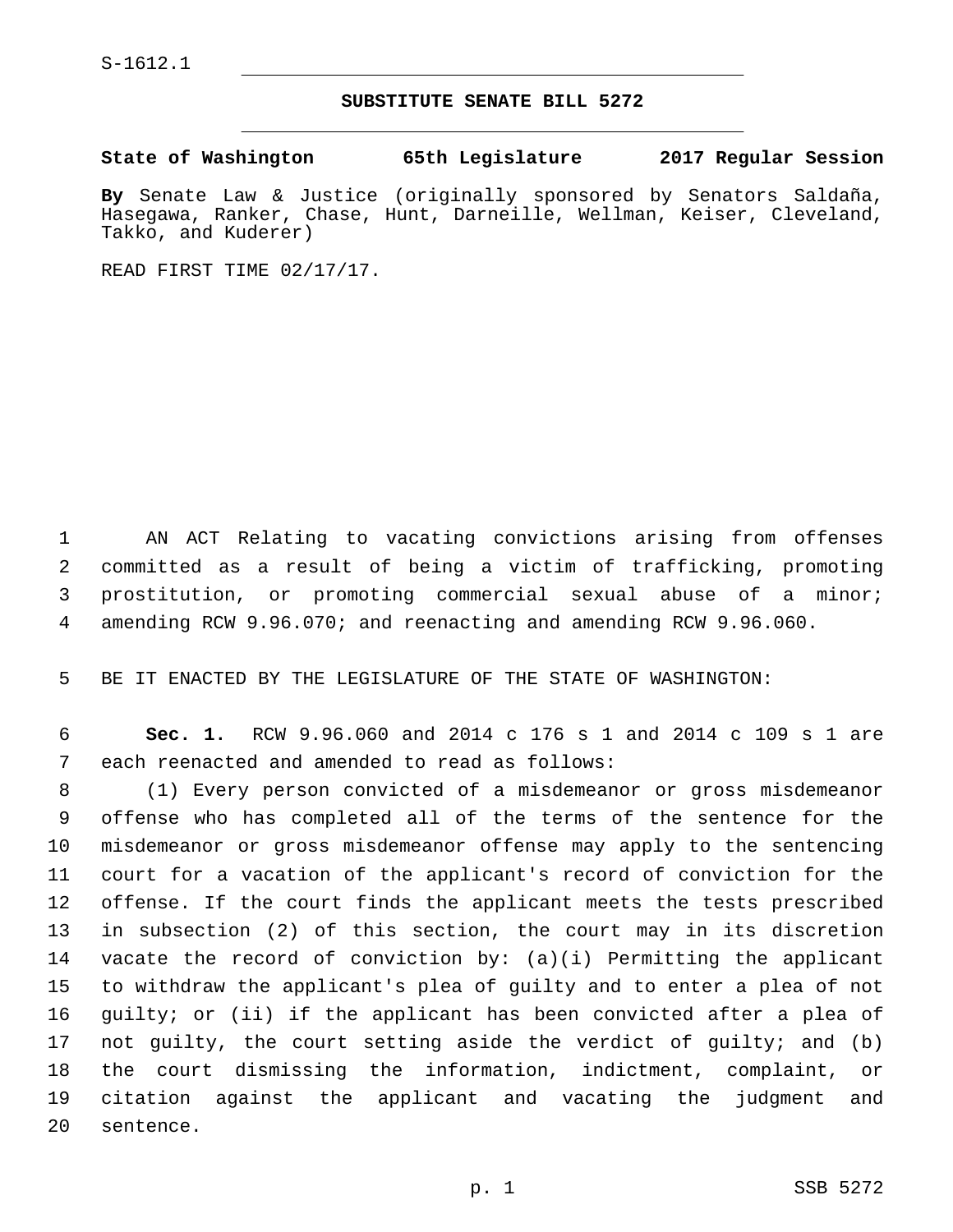(2) An applicant may not have the record of conviction for a misdemeanor or gross misdemeanor offense vacated if any one of the 3 following is present:

 (a) There are any criminal charges against the applicant pending in any court of this state or another state, or in any federal court; (b) The offense was a violent offense as defined in RCW 9.94A.030 7 or an attempt to commit a violent offense;

 (c) The offense was a violation of RCW 46.61.502 (driving while under the influence), 46.61.504 (actual physical control while under the influence), 9.91.020 (operating a railroad, etc. while intoxicated), or the offense is considered a "prior offense" under RCW 46.61.5055 and the applicant has had a subsequent alcohol or drug violation within ten years of the date of arrest for the prior 14 offense;

 (d) The offense was any misdemeanor or gross misdemeanor violation, including attempt, of chapter 9.68 RCW (obscenity and pornography), chapter 9.68A RCW (sexual exploitation of children), or 18 chapter 9A.44 RCW (sex offenses);

 (e) The applicant was convicted of a misdemeanor or gross misdemeanor offense as defined in RCW 10.99.020, or the court determines after a review of the court file that the offense was committed by one family member or household member against another, or the court, after considering the damage to person or property that resulted in the conviction, any prior convictions for crimes defined in RCW 10.99.020, or for comparable offenses in another state or in federal court, and the totality of the records under review by the court regarding the conviction being considered for vacation, determines that the offense involved domestic violence, and any one 29 of the following factors exist:

 (i) The applicant has not provided written notification of the vacation petition to the prosecuting attorney's office that prosecuted the offense for which vacation is sought, or has not 33 provided that notification to the court;

 (ii) The applicant has previously had a conviction for domestic violence. For purposes of this subsection, however, if the current application is for more than one conviction that arose out of a single incident, none of those convictions counts as a previous 38 conviction;

 (iii) The applicant has signed an affidavit under penalty of perjury affirming that the applicant has not previously had a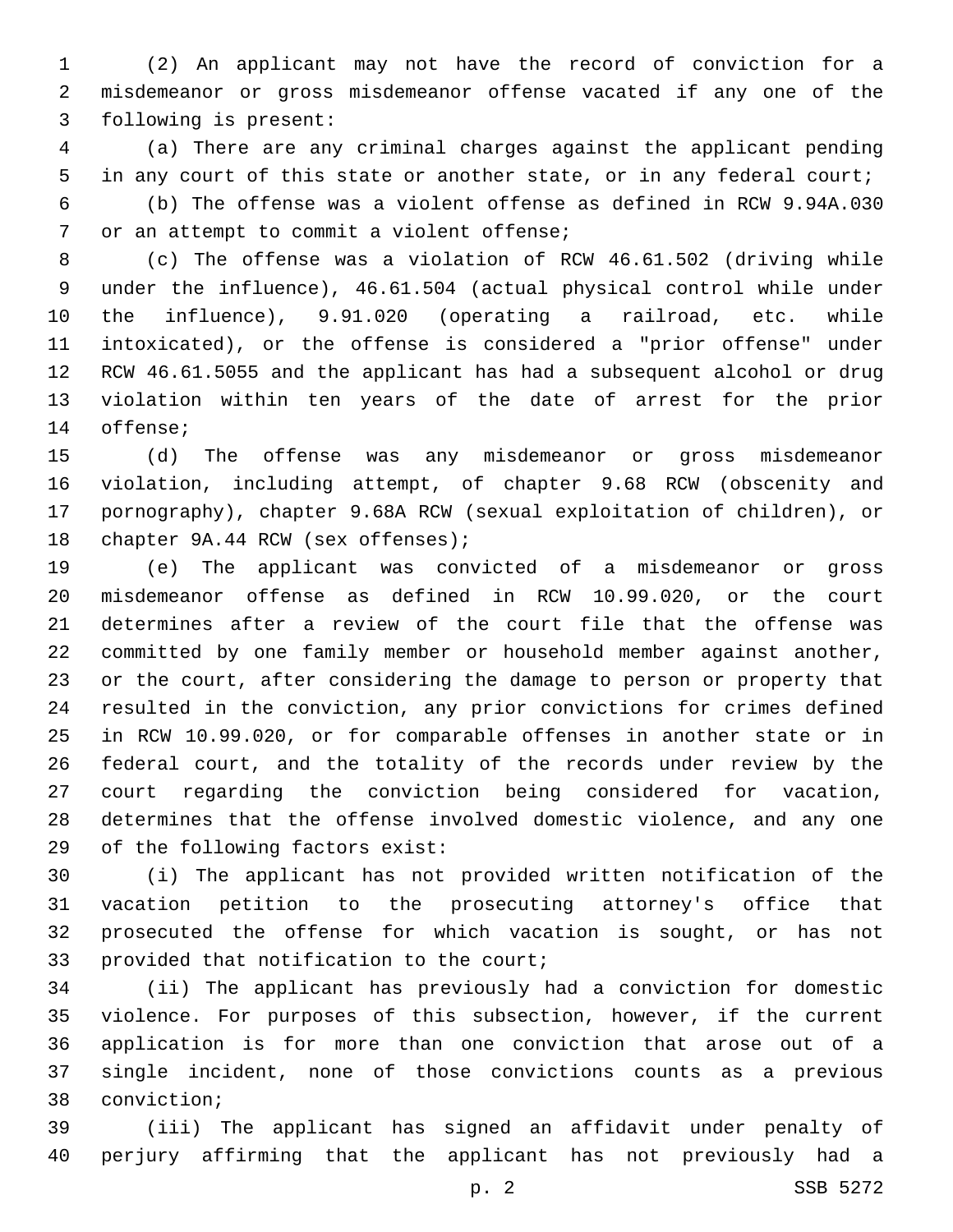conviction for a domestic violence offense, and a criminal history check reveals that the applicant has had such a conviction; or

 (iv) Less than five years have elapsed since the person completed the terms of the original conditions of the sentence, including any financial obligations and successful completion of any treatment ordered as a condition of sentencing;6

 (f) For any offense other than those described in (e) of this subsection, less than three years have passed since the person completed the terms of the sentence, including any financial 10 obligations;

 (g) The offender has been convicted of a new crime in this state, another state, or federal court since the date of conviction;

 (h) The applicant has ever had the record of another conviction 14 vacated; or

 (i) The applicant is currently restrained, or has been restrained within five years prior to the vacation application, by a domestic violence protection order, a no-contact order, an antiharassment order, or a civil restraining order which restrains one party from 19 contacting the other party.

 (3) Subject to RCW 9.96.070, every person convicted of prostitution under RCW 9A.88.030 who committed the offense as a result of being a victim of trafficking, RCW 9A.40.100, promoting prostitution in the first degree, RCW 9A.88.070, promoting commercial sexual abuse of a minor, RCW 9.68A.101, or trafficking in persons under the trafficking victims protection act of 2000, 22 U.S.C. Sec. 7101 et seq. may apply to the sentencing court for vacation of the applicant's record of conviction for the prostitution offense. An applicant may not have the record of conviction for prostitution 29 vacated if any one of the following is present:

 (a) There are any criminal charges against the applicant pending in any court of this state or another state, or in any federal court, 32 for any crime other than prostitution; or

 (b) The offender has been convicted of another crime, except prostitution, in this state, another state, or federal court since the date of conviction. The limitation in this subsection (3)(b) does not apply to convictions where the offender proves by a preponderance 37 of the evidence that he or she committed the crime as a result of being a victim of trafficking, RCW 9A.40.100, promoting prostitution in the first degree, RCW 9A.88.070, promoting commercial sexual abuse of a minor, RCW 9.68A.101, or trafficking in persons under the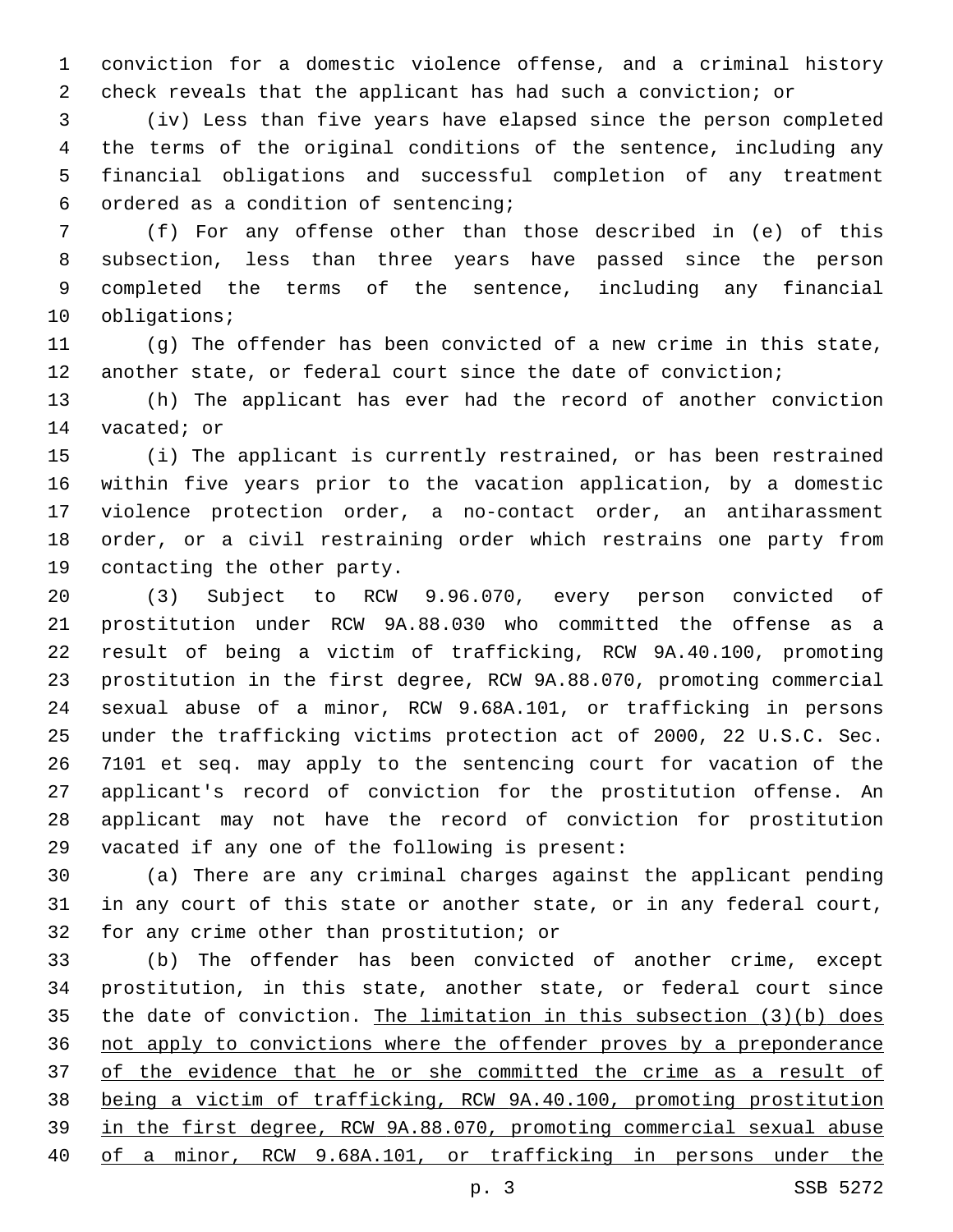trafficking victims protection act of 2000, 22 U.S.C. Sec. 7101 et seq., according to the requirements provided in RCW 9.96.070 for each 3 respective conviction.

 (4) Every person convicted prior to January 1, 1975, of violating any statute or rule regarding the regulation of fishing activities, including, but not limited to, RCW 75.08.260, 75.12.060, 75.12.070, 75.12.160, 77.16.020, 77.16.030, 77.16.040, 77.16.060, and 77.16.240 who claimed to be exercising a treaty Indian fishing right, may apply to the sentencing court for vacation of the applicant's record of the misdemeanor, gross misdemeanor, or felony conviction for the offense. If the person is deceased, a member of the person's family or an official representative of the tribe of which the person was a member may apply to the court on behalf of the deceased person. Notwithstanding the requirements of RCW 9.94A.640, the court shall 15 vacate the record of conviction if:

 (a) The applicant is a member of a tribe that may exercise treaty Indian fishing rights at the location where the offense occurred; and

 (b) The state has been enjoined from taking enforcement action of the statute or rule to the extent that it interferes with a treaty Indian fishing right as determined under *United States v. Washington*, 384 F. Supp. 312 (W.D. Wash. 1974), or *Sohappy v. Smith*, 302 F. Supp. 899 (D. Oregon 1969), and any posttrial orders of those courts, or any other state supreme court or federal court decision.

 (5) Once the court vacates a record of conviction under this section, the person shall be released from all penalties and disabilities resulting from the offense and the fact that the person has been convicted of the offense shall not be included in the person's criminal history for purposes of determining a sentence in any subsequent conviction. For all purposes, including responding to questions on employment or housing applications, a person whose conviction has been vacated under this section may state that he or she has never been convicted of that crime. Nothing in this section affects or prevents the use of an offender's prior conviction in a 34 later criminal prosecution.

 (6) All costs incurred by the court and probation services shall be paid by the person making the motion to vacate the record unless a determination is made pursuant to chapter 10.101 RCW that the person making the motion is indigent, at the time the motion is brought.

 (7) The clerk of the court in which the vacation order is entered shall immediately transmit the order vacating the conviction to the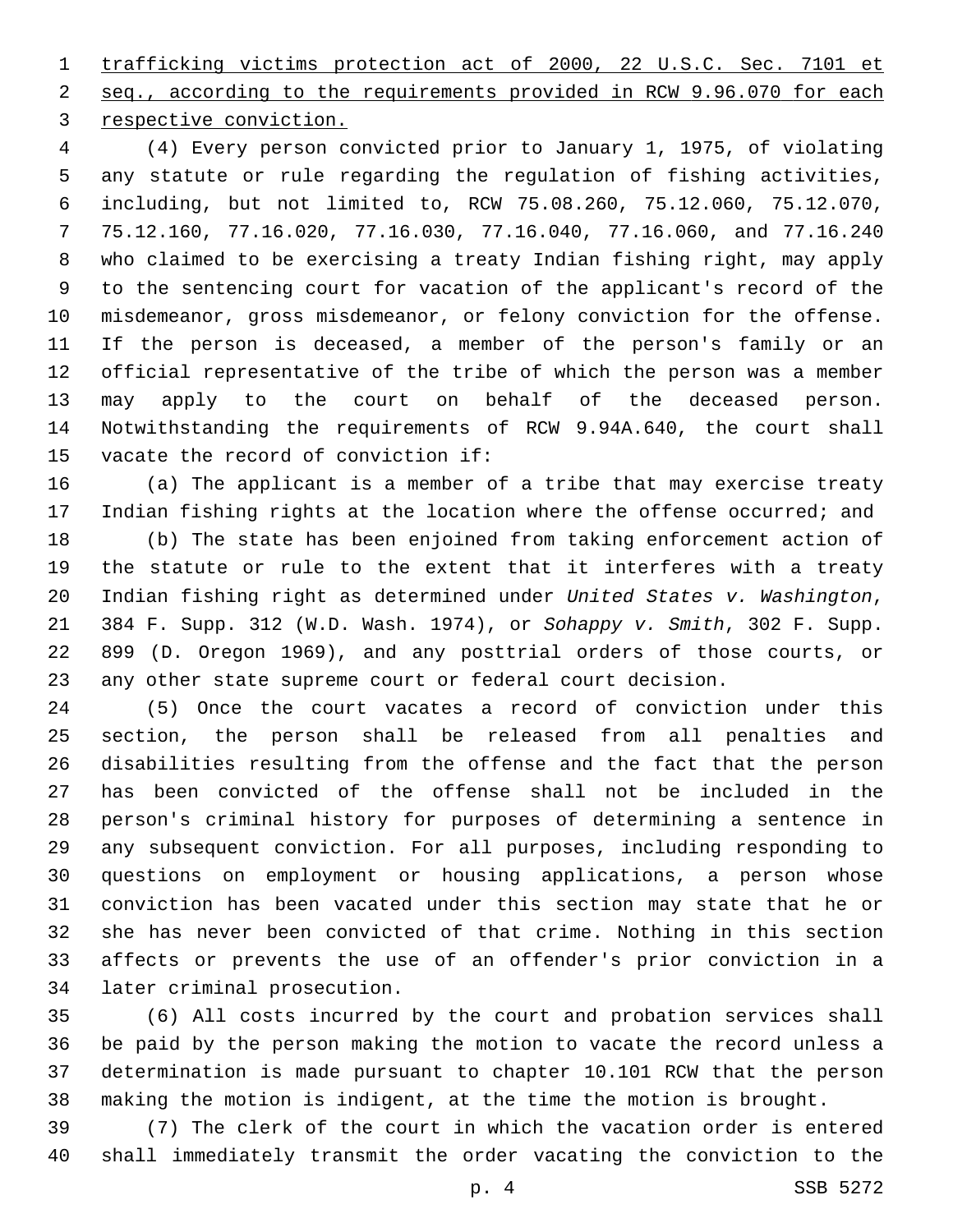Washington state patrol identification section and to the local police agency, if any, which holds criminal history information for the person who is the subject of the conviction. The Washington state patrol and any such local police agency shall immediately update their records to reflect the vacation of the conviction, and shall transmit the order vacating the conviction to the federal bureau of investigation. A conviction that has been vacated under this section may not be disseminated or disclosed by the state patrol or local law enforcement agency to any person, except other criminal justice 10 enforcement agencies.

 **Sec. 2.** RCW 9.96.070 and 2014 c 109 s 2 are each amended to read 12 as follows:

 (1) In order to vacate a record of conviction for a prostitution offense pursuant to RCW 9.96.060(3) as a result of being a victim of trafficking, RCW 9A.40.100, the applicant must prove each of the following elements by a preponderance of the evidence:

 (a)(i) The applicant was recruited, harbored, transported, provided, obtained, bought, purchased, or received by another person;

 (ii) The person who committed any of the acts in (a)(i) of this subsection against the applicant acted knowingly or in reckless disregard for the fact that force, fraud, or coercion would be used to cause the applicant to engage in a sexually explicit act or 23 commercial sex act; and

 (iii) The applicant's conviction record for prostitution and other convictions under RCW 9.96.060(3)(b), if applicable, resulted 26 from such acts; or

 (b)(i) The applicant was recruited, harbored, transported, provided, obtained, bought, purchased, or received by another person;

 (ii) The person who committed any of the acts in (b)(i) of this subsection against the applicant acted knowingly or in reckless disregard for the fact that the applicant had not attained the age of eighteen and would be caused to engage in a sexually explicit act or 33 commercial sex act; and

34 (iii) The applicant's record of conviction for prostitution and other convictions under RCW 9.96.060(3)(b), if applicable, resulted 36 from such acts.

 (2) In order to vacate a record of conviction for a prostitution offense pursuant to RCW 9.96.060(3) as a result of being a victim of promoting prostitution in the first degree, RCW 9A.88.070, the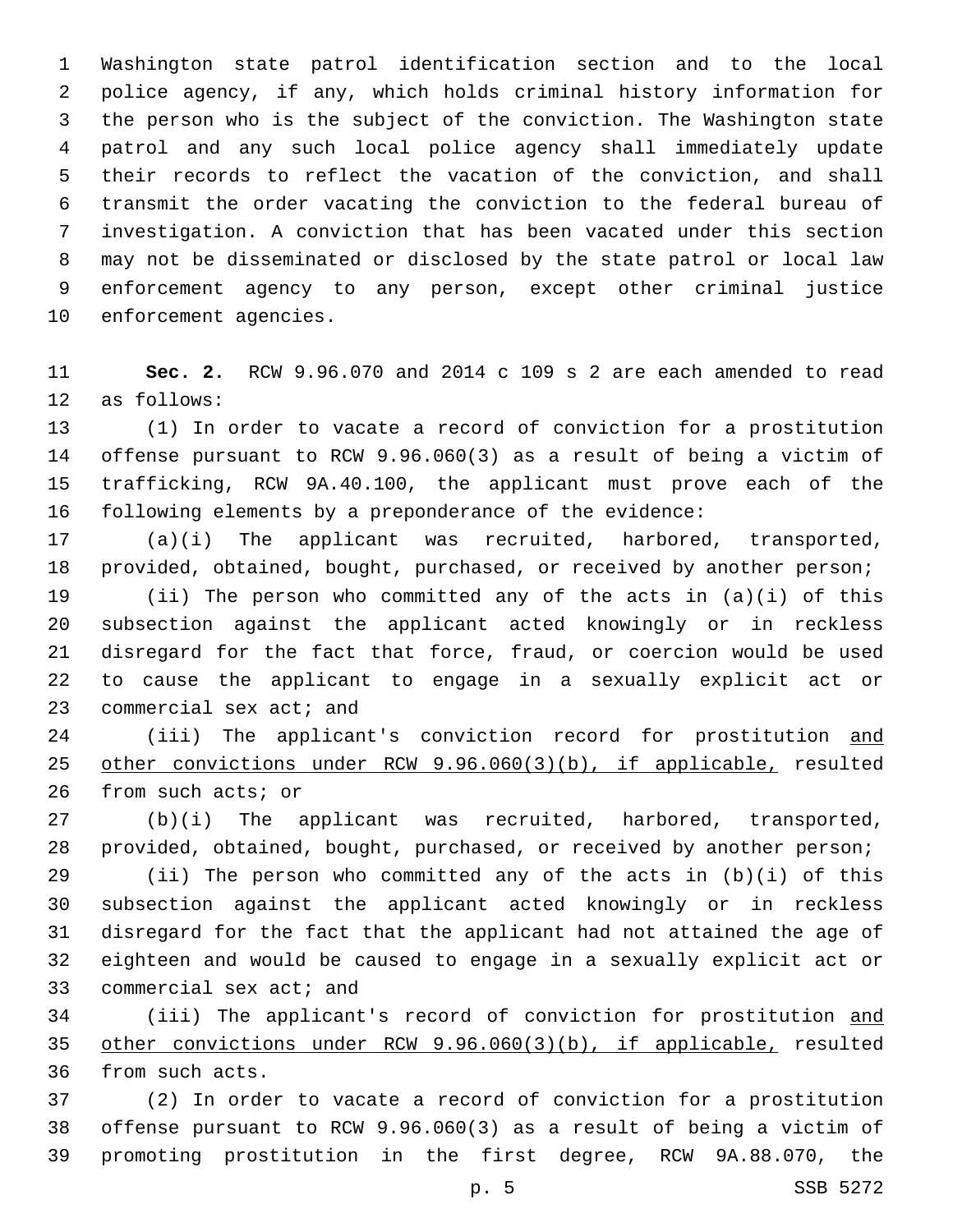applicant must prove each of the following elements by a 2 preponderance of the evidence:

 (a)(i) The applicant was compelled by threat or force to engage in prostitution;4

(ii) The person who compelled the applicant acted knowingly; and

 (iii) The applicant's conviction record for prostitution and other convictions under RCW 9.96.060(3)(b), if applicable, resulted 8 from the compulsion; or

 (b)(i) The applicant has a mental incapacity or developmental 10 disability that renders the applicant incapable of consent;

(ii) The applicant was compelled to engage in prostitution;

 (iii) The person who compelled the applicant acted knowingly; and 13 (iv) The applicant's record of conviction for prostitution and other convictions under RCW 9.96.060(3)(b), if applicable, resulted 15 from the compulsion.

 (3) In order to vacate a record of conviction for a prostitution offense pursuant to RCW 9.96.060(3) as a result of being a victim of promoting commercial sexual abuse of a minor, RCW 9.68A.101, the applicant must prove each of the following elements by a 20 preponderance of the evidence:

 (a)(i) The applicant had not attained the age of eighteen at the 22 time of the prostitution offense;

 (ii) A person advanced commercial sexual abuse or a sexually explicit act of the applicant at the time he or she had not attained the age of eighteen;

 (iii) The person committing the acts in (a)(ii) of this 27 subsection acted knowingly; and

28 (iv) The applicant's record of conviction for prostitution and other convictions under RCW 9.96.060(3)(b), if applicable, resulted from any of the acts in (a)(ii) of this subsection.

(b) For purposes of this subsection (3), a person:

 (i) "Advanced commercial sexual abuse" of the applicant if, acting other than as a minor receiving compensation for personally rendered sexual conduct or as a person engaged in commercial sexual abuse of a minor, he or she causes or aids a person to commit or engage in commercial sexual abuse of a minor, procures or solicits customers for commercial sexual abuse of a minor, provides persons or premises for the purposes of engaging in commercial sexual abuse of a minor, operates or assists in the operation of a house or enterprise for the purposes of engaging in commercial sexual abuse of a minor,